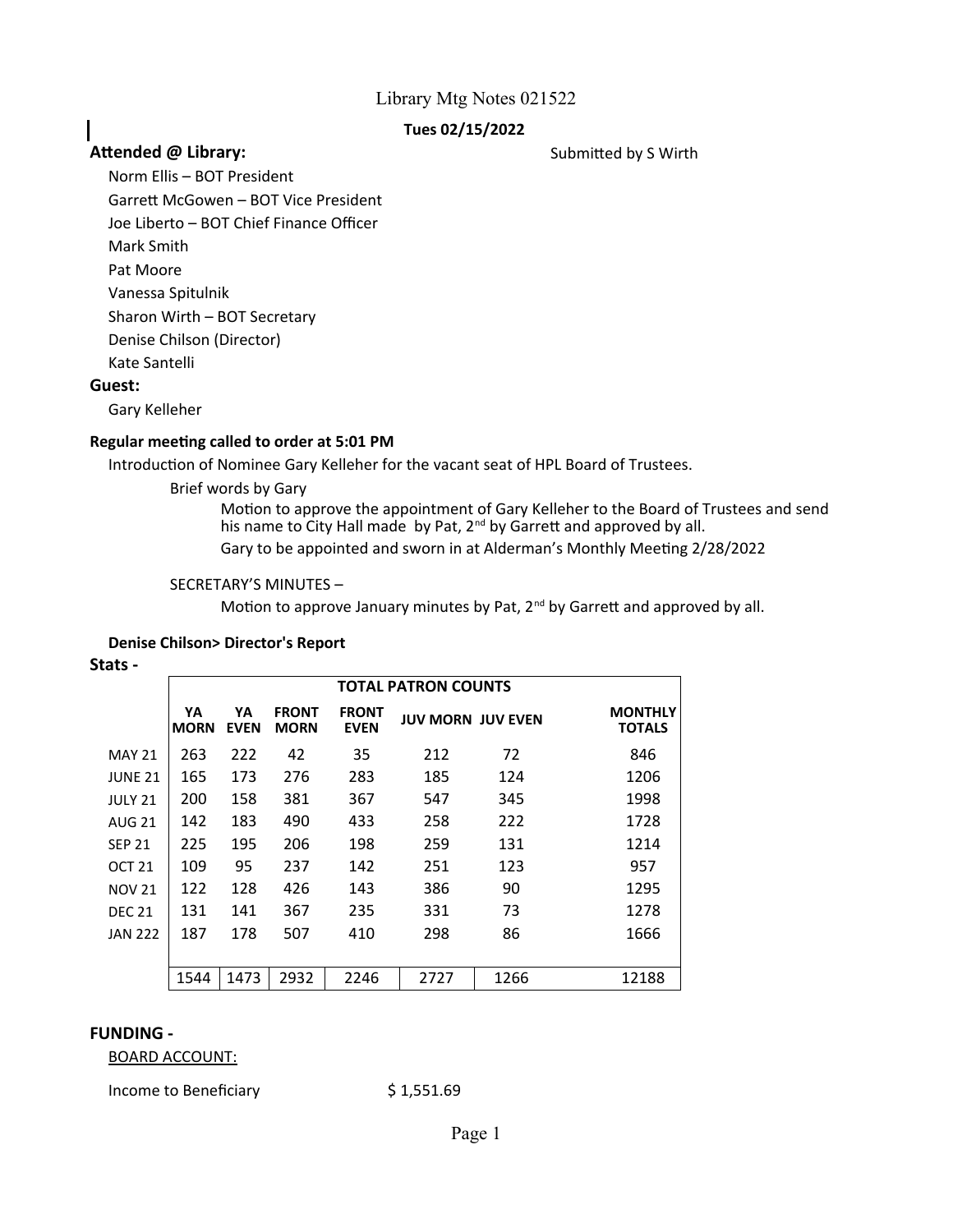| Income Interest Beneficiary | Ŝ. | 515.71                          |
|-----------------------------|----|---------------------------------|
| Refund Money for Xmas Gifts | Ś  | 200.00                          |
| Memorial - Liam Conley      | S. | 25.00                           |
| Memorial - Liam Conley      |    | \$281.60                        |
| Winfred Saxon Endowment     | S  | 849.13                          |
| Memorial - Joan Diehl       | Ŝ  | 150.00                          |
| Memorial - Natalie Weyand   |    | $\frac{\text{S}}{\text{25.00}}$ |
| TOTAL \$3,598.13            |    |                                 |

#### CONDERMAN:

| Income to Beneficiary | \$1,705.02             |
|-----------------------|------------------------|
| TOTAL \$1,705.02      |                        |
|                       | GRAND TOTAL \$5,303.15 |

It was noted that 'Finance and Donations' are the perview of the Chief Finance Officer and the Director should report any amounts to him to be included in his appropriate financial statements.

## **STLS Updates -**

Annual Report- first draft will be sent 2.14.22 ILS Training scheduled 2.22.22 for JoAnn A. and Quentin W. with Lorie Brown STLS workshops attended: Annual Report I; Annual Report II 2.15.22; Oceans of Possibilities; Copyright Part 1 of 3 Post Cards…Please fill out and return to me (I will bring to 2.15.22 BOT meeting)

#### **Programming and Services -**

Saturdays, 10AM (excluding those that land on a holiday) **Story Hour**-Stats still lower than desired…looking into more/different ways to promote as well as looking into "Make and Take"

#### **Senior Tech Hour-**

Same as Story Hour- Bret C has been doing IT training by appt during the day as well as offering Excel training to staff

**Monday night Yoga-** through Zoom 5:30-6:45PM;

#### **Tuesday night Mind, Body, Breath-**

through Zoom 5:30-6:45PM (Not on BOT Meeting nights) with Cecilia Beach from AU- Conducting an interest survey

#### **Converted Tower!**

Thank you to Norm for re-purposing old server tower to be used for seed starting for pollinator plants (Meeting with Community Garden Folks from the Y on 2.18.22

#### **Summer Program-**

Working on scheduling programs and activities with Amanda F.- Goal is to firm up as many dates as possible by end of Feb.

#### **Programming To-Do List:**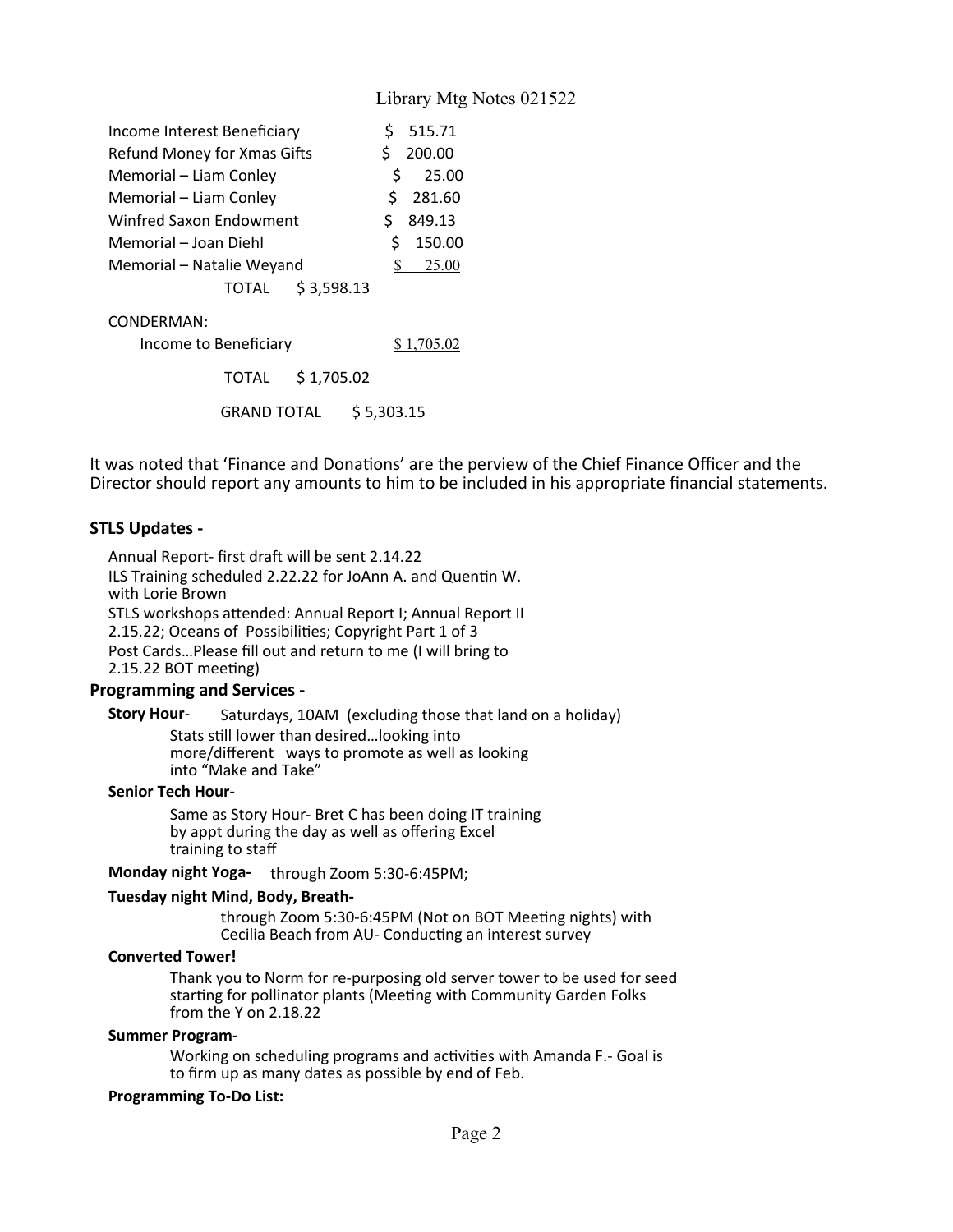## **Community Outreach**

Need to set date(S) for committee to meet for Home Delivery

## **Human Library**

Committee needed and meeting dates

<https://humanlibrary.org/>

It was suggested that the 'Human Library' be part of the 'Outreach' program.

## **Internal Work Orders -**

Ongoing, Server is installed. Waiting for STLS to get back to Bret (still waiting-STLS has been closed for renovations and staff out on vacation)

## **Weeding/Book Arrangement -**

## **Dusty Shelf**

Ongoing weeding in Adult Non-Fic; Eval & Weed of FIC authors to make space

## **Ingram Processing**

Ingram and STLS have all our info and we are excitedly awaiting our books to start arriving pre-processed in March (delay at STLS bumped ETA unfortunately)

# **Staff Updates -**

Vote needed to remove Kirsten Greenthal from Sub List- has not returned calls since 3.13.2021

It was noted that no vote is necessary by the Board, as staffing is the responsibility of the Director. The Director should submit any and all paperwork to the City, County and Civil Service as needed to exclude and/or terminate staff and notify the Board thereof.

> \*\*\* Louis Hartman- we need it to reflect in the minutes that she is no longer a signator/trustee/etc. at Community Bank or Maple City and we need the minutes to show who the signators are (Tim Nisbet and Joe Liberto?)

It was noted that signatory changes are the responsibility of the Chief Finance Officer and any suggested resolutions for changes will be handled by him and presented to the Board in the appropriate manner.

## **Exec Session Request to discuss personnel matter**

Executive session called at 5:18 PM to advise and discuss staff leave of absence and planned termination.

Executive session ended at 5:25 PM.

## **Friends of the HPL -**

Need members!

Fielding Questions and Concerns about whether members can hold dual officer positions on both Board of Trustees and Friends- Please See:

https://www.ala.org/united/sites/ala.org.united/files/content/trustees/short-takes/Short%20Takes <https://www.ala.org/united/sites/ala.org.united/files/content/friends/orgtools/role.pdf>

#### **All Questions and Concerns about Friends should be referred to the Friends Board as the Director has no authority to answer for Friends.**

It was noted that neither site refers to NYS or the STLS and there currently is no overlap in officers.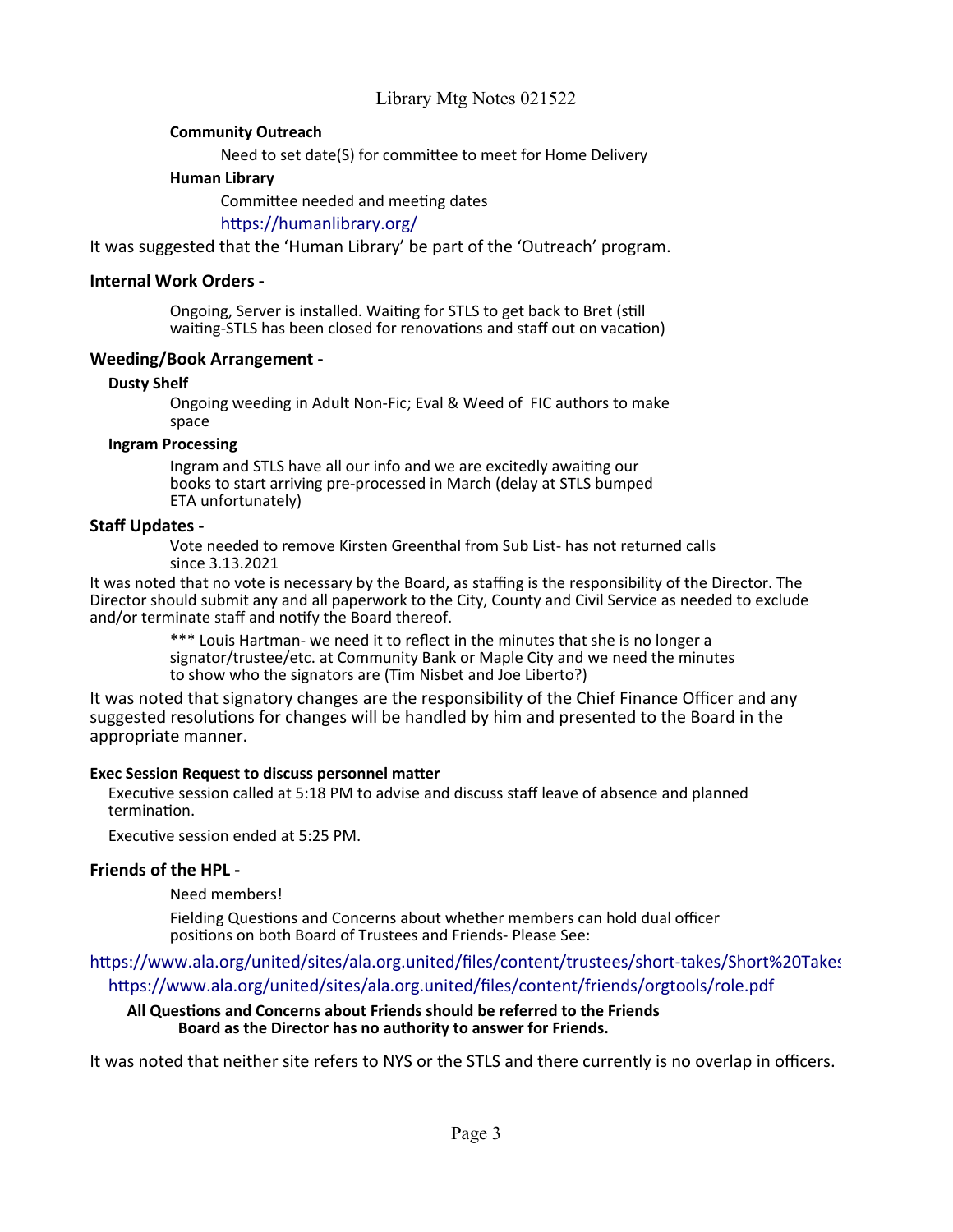## **Building Maintenance -**

A GIANT Thank you to Mat Potter for keeping us shoveled out- we have the clearest walks on Genesee St.! Also, a big thank you to Mitch and Ashely for immediately responding to requests for salt, salt melt and getting

## **HPL distribution of COVID-19 Test Kits and PPE**

Additional shipment came in this month- we still have tons of PPE and at least 100 Covid Test kits

## **Tax Forms**

Finally arrived!

## **Joe Liberto> Financial Report**

- **1** January reports to be approved and accepted w/o reservations or changes, Motion made by Sharon & 2nd by Garrett and was unanimously approved by all.
- **2** Motion to pay all current bills was made by Garrett &  $2^{nd}$  by Kate and was unanimously approved by all.

**Resolution**: Pursuant to the retirement of Rex Wiggers 11/21, A resolution was put forward by Norm Ellis to remove the name of Louise Hartman as a signatory of the Hornell Public Library's

**3** bank accounts and the name of Tim Nisbet - Treasurer, to be added as signatory of the Hornell Public Library's bank accounts with the following Hornell area banks listed below. The resolution was seconded by Mark and unanimously approved by all.

> Community Bank N. A. (formerly Steuben Trust) Checking Acct Ending 4332 Checking Acct Ending 4977 Trust Acct Ending 5003 Maple City Savings Bank Checking Acct Ending 8802 CD Ending 1034

- **4** The current Budget was completed with the help of Rex Wiggers in November 2021
- **5** Sharon has volunteered for the Finance Committee.

## **Sharon> Reporting on Personnel**

- **1** Have all employees read and signed the New Handbook?? The Director reported that the handbooks have neither been passed out nor signed.
- **2** Have all employees been reviewed?? The Director reported that the reviews have not been done.
- **3** Has a date been set for the required NYS 2022 Harassment Training??? The Director reported that this has not been done.

## **Joe Liberto/Norm Ellis> Reporting on Building Committee**

**1** Transition of old server housing into seed starter was completed.

## **> Reporting on Friends of the Library**

**1** No representative was present.

## **Other>**

- **1** Norm has asked Kate to chair the Outreach Committee.
- **2** Suggestions and contact information for print ads was given to the committee.